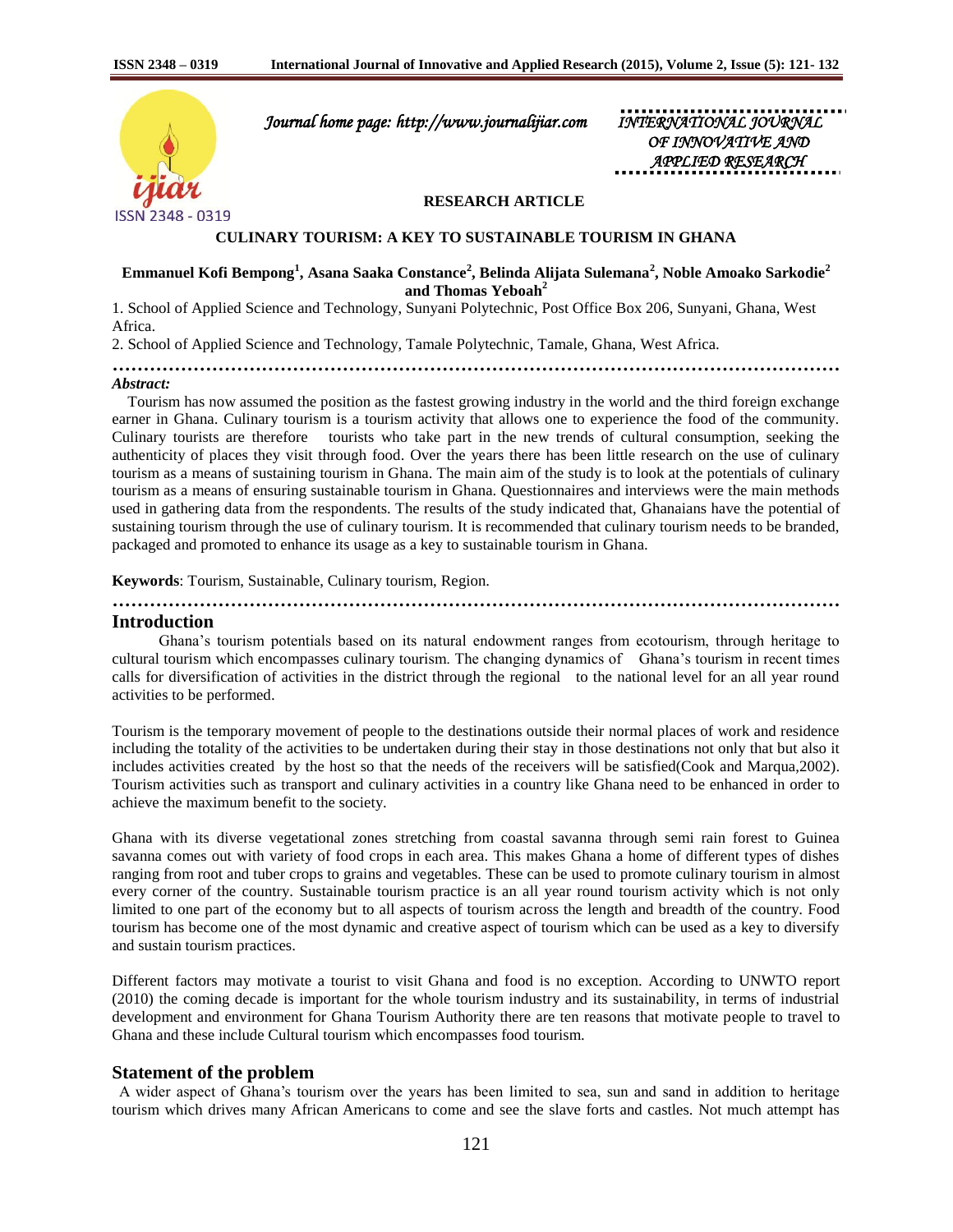been made to widen the scope and also diversify the tourism industry with other activities such as culinary tourism in order to have all year round sustainable tourism activities. Would there be a wider scope of tourism activities in Ghana through the promotion of culinary tourism?. This study aims at finding out whether or not culinary tourism could be widened in order to have a sustainable all year round tourism activities in Ghana.

## **The objectives of the research**

The general objective of the study is to add to the body of knowledge in food tourism and tourism in general in Ghana.

Specifically the study aims at:

- Identify and explain the main Ghanaian dishes in each geographical area of the country.
- Find alternative ways of promoting culinary tourism domestically and internationally in Ghana.

## **Research Questions**

The following four research questions constituted the core of the study. These are:

- Where do tourists prefer to eat Ghanaian dishes ?.
- What are the preferred indigenous dishes by foreign tourists in Ghana?.
- What are the reasons for tourist preference of a particular Ghanaian dish?.
- Is it profitable to engage in indigenous dishes business?.
- What are the reasons for tourists visit to Ghana?.

### **Significance of the research**

- Aims at contributing immensely to knowledge in the tourism industry.
- Being a reference material for future researchers in Culinary tourism
- The results of the study could enhance teaching and learning of tourism and hospitality programmes in the Polytechnics and Universities in Ghana.
- Culinary tourism as a way of diversifying tourism activities in Ghana could be promoted based on the results of the study. .

The results of the study could assist personnel in the tourism industry in Ghana to package and promote culinary tourism not only in Ghana but to the outside world.

## **Limitations of the research**

The following were constraints that hindered the study:

Firstly the study covered wide area throughout the country and that became very tedious for the researchers.

Secondly some road networks in Ghana are not fully developed therefore movement from one place to the other was seriously hampered as there are only a few commercial vehicles plying the roads.

Thirdly some respondents did not complete all the questions on the questionnaire that meant some answers were incomplete.

 It should however be noted that despite all these challenges the researchers were able to get assistants from tour guides that assisted in the collection of data for the study.

## **Delimitations of the research**

The research and its findings are limited to the culinary tourism in Ghana. However this does not negate the outcome of the research being applicable to other areas of tourism when the need arises

# **Methodology**

The research design for the study was descriptive. Descriptive survey design as pointed out by Sowa(2003) involves collecting data in order to test hypothesis or answer questions concerning the current status of the subject of the study. When we use descriptive statistics ,it is useful to summarize our group of data using combination of tabulated description(ie tables) , graphical description (ie graphs and charts) and statistical commentary(ie discussions of the results).All the above were used in the present study.

# Research format

Many research formats are available for a researcher to choose from in the research process .These include exploratory, explanatory and causal formats among others. Exploratory and causal formats were used for the study.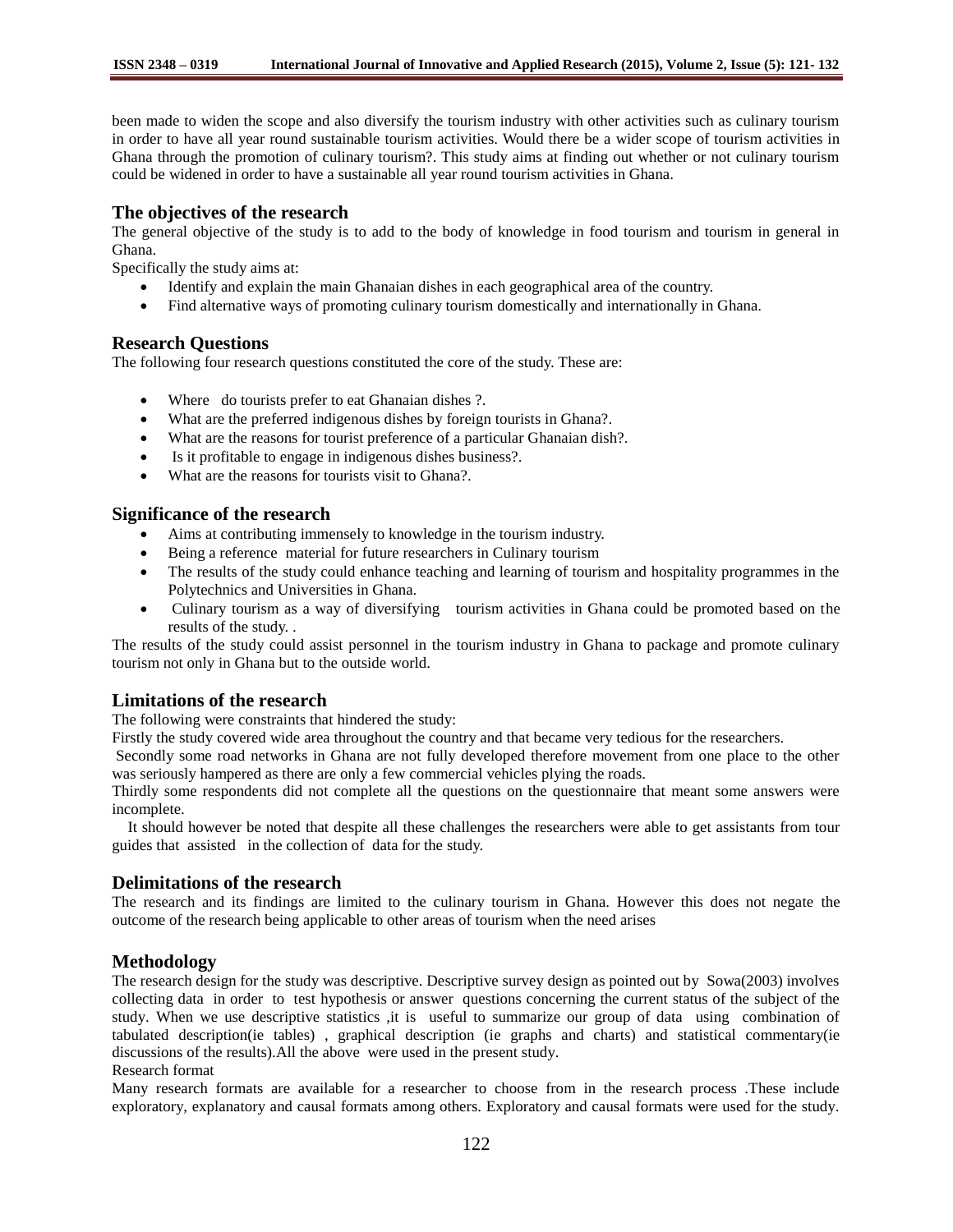As Exploratory research is conducted for a problem that has not been clearly defined and relies on secondary data alongside primary data among other attributes the researchers adopted the format. When there is the need for a cause and effect relationship in a study causal format is handy and this is applicable to the current study. In this study, description of various indigenous dishes in Ghana are made as well as how it can contribute to the sustainability of an all year round tourism activity.

## **Study Population**

The targeted populations for the study included people engage in culinary tourism business as well as tourists. It also includes knowledgeable people (both males and females) from the tourism industry locally and internationally.

## **Sample Size**

A sample according to Koul (2002) is proportion or a subset of a larger group. It is assumed to be a representative of the entire population if important characteristics are distributed similarly in both groups. A sample is important because it is expected to give a mirror image of the larger population. For the sample size determination, of the study**,** the researchers adopted the formula propounded by Fisher, Laing, Stroeckel and Townsand(1998) in addition to the formula postulated by Nwana(1992) in some cases. This method would be used in the study because a sample of hotel, restaurants and chop bars practitioners as well as tourists gives a mirror image of the culinary industry in Ghana

Sample size for the purpose of this study consisted of the following: 210 questionnaires were distributed to owners and workers of hotels, restaurants and chop bars in the country and some customers who were met at centers during visitations. Interviews were conducted on 50 respondents who were also owners of hotels, restaurants and chop bars as well as staff who were not given questionnaires. 60 respondents were observed and the focus group members in 10 centers visited in the 10 regions of Ghana totaled 100. In all the sample size for the study was 430 respondents

## **Research instruments**

A Combination of questionnaires, interview guide which include opened ended as well as close ended questions were used in the study. Focus group discussions were also adopted. The key informants interviewed were chefs in restaurants, hotels chop bars and tourists at the major tourist attractions in Ghana. The interviews were held in the hotels, restaurants and various tourist sites. It took an average of 30 minutes to conduct an interview.

## **Primary data**

Field trip was taken to all the 10 regions in Ghana. It was to conduct both formal and informal interviews as well as distribution of questionnaires in hotels, restaurants, chop bars or food joints as well as tourists at tourists' attraction sites in each region as well as focus group discussions. Hotels such as La Palm Royal beach hotel, Labadi beach hotel in Accra,Miklin hotel in Kumasi, Ashanti region, St James hotel in Eastern region, - Jofel restaurant, Kumasi, Ashanti region**,** Mandela Restaurant,Sunyani, B.A**,** Hohoe Restaurant,Hohoe Volta region **,**African pot Restaurant, Elmina, Central region**,** Linda Door Restaurant,Tafo, Eastern region,-Kings Canteen Services,Ho in the Volta region, Chances Hotel Restaurant, Ho, Volta region **,** State Transport Corporation Canteen,Tamale, Northern Region among others during the period of study were all visited.

### **Secondary data**

The secondary data were obtained largely through the analysis of the various documents relevant to the study. These include Tourism the business of travel by Cook and Marqua(2002), The consumption of experiences or the experiences of consumption : An introduction to the tourism of taste in food tourism around the world. By Hall and Sharples (2003).The internet was extensively used.

## **The Concept of Culinary Tourism**

Culinary tourism has grown considerably and become one of the most dynamic and creative segments of tourism in the world. It has been referred to as gastronomy tourism. Culinary tourism is experiencing food of the community, region or an area and it is now a vital component of tourism experience. Food tourists are tourists who take part in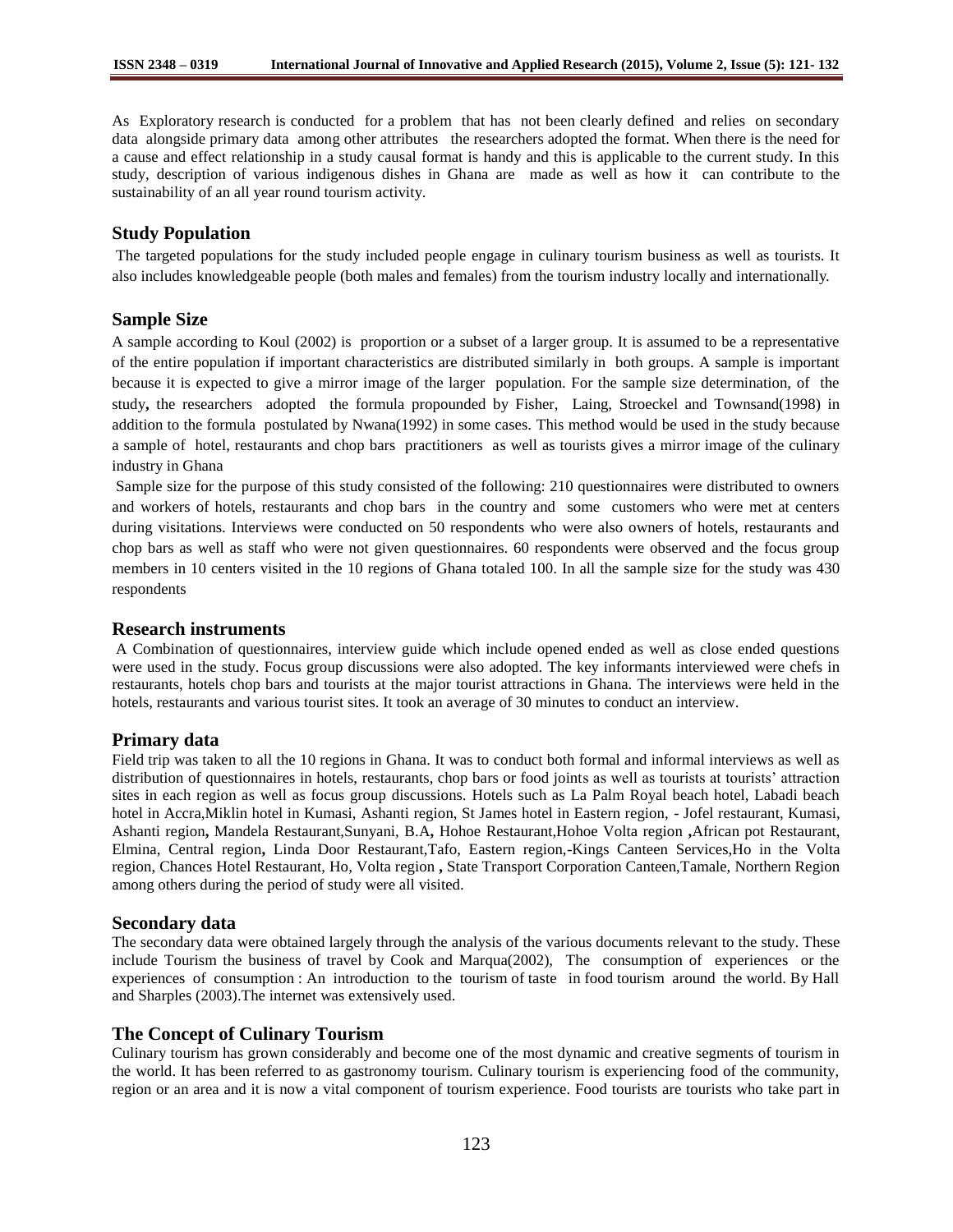the new trends of cultural consumption. They are travellers seeking the authenticity of places they visit through food and therefore, are concerned with origin of food. (Hall & Sharples, 2003)

Culinary, food tourism, or gastronomic tourism is an emerging phenomenon that is being developed as new tourism product due to the fact that over a third of tourist's spending is on food. (Quan and Wang, 2004). The cuisine of a tourism destination is an important aspect of the holiday experience since the link between food and tourism, therefore, serves as a platform for local people to express themselves and at the same time aid their economic empowerment. The World Food Travel Association (WFTA) Report (2010) defined food tourism as the pursuit of unique memorable eating and drinking experiences. The Malaysian Ministry of Tourism (2010) defined food tourism as the travel to specific regions to sample cuisine unique to the area. Hall and Mitchell (2001) defined food tourism as a visitation to primary and secondary food producers, food festivals, restaurants and specific location for which food tasting is the primary motivating factor for a traveller to a region.

Food tourism is a subset of cultural tourism. Culture is a set of behaviours, knowledge and customs that shape a society on which a sense of belongingness is based. The design of any food tourism offering will not be viable if it does not take into account the cultural characteristics of the territory. Food tourism is also referred to as indigenous tourism since it involves the use of local dishes. This allows for the growth and involvement of local people in the tourism industry. Food tourism has been beneficial to rural communities which struggled to develop since it allows local communities to generate income, provide jobs and develop the local economy. There are two types of food tourists namely:

- a. Tourists who consumes food as part of their travel experience
- b. Tourists whose activities, behaviours and destinations selection are influenced by their interest in food.

#### **World Culinary Tourism**

The world is increasingly becoming a global village, making tourists seek new experiences that are based on unique local identity and culture. Culinary tourism, tries to promote the unique culture through food tourism. All over the world one third of tourists spending is devoted to food (Quan and Wang, 2004). Again according to the same researchers, eating in restaurants is the second favourite activity of foreigners visiting the United States of America and the number one activity for US travellers when they visit destinations in Ghana. The UNWTO report (2011) indicates that Spain receive 56.7 million tourists generating a receipt of 43 billion Euros annually. Out of the 56.7 million international tourists 5 million of them said that they enjoyed the Spanish food and wine and that constituted one of the main reasons why tourists choose Spain as tourism destination. Spanish dishes such as omelet made from eggs and paella which is made from rice are all internationally recognized foods. Every part of the world has a type of food that dominates the culinary tourism activities in that particular geographical area. Azerbaijan's food made of meat,fish and vegetables is very popular among international travellers in the major restaurants and hotels in Eastern Europe .

Again the Azerbaijan's kebab called the Shashlilk made from fresh lamb, wild birds and fish with juice is popular in most restaurants in Eastern Europe. The Southern American countries of Brazil and Argentina also have dishes that are attractive to tourists. The Brazilian cuisine of fruits and fish cooked together with vegetables which is a reflection of Portuguese African legacy is very popular in most restaurants in Southern America. The Asian region continues to be dominated by Korean cuisines. Kimchi which is a fermented spicy cabbage and bibimbab, rice mixed with vegetables and meat is a renowned healthy food from North and South Korea. To promote and sustain the food tourism industry tourism organizations have developed a gastronomic tour in Korea in collaboration with celebrities such as top chefs and famous entertainers to go across the country to promote their indigenous foods. Russian traditional porridges, soups, fish, pancakes, pies with drinks such as berry juice and birch juice have also gained a lot of popularity among travellers in Moscow and other cities in that part of the world.

### **Culinary Tourism in Africa**

Africa over 54 countries with diverse cultures and natural resources reflecting its recipes. The Northern African countries have a lot of spicy recipes from the Arabian world. Egyptian dishes such as Baba Ghannoug which is made of egg plants, chickpeas, lemon juice, salt, pepper and oil is very popular in North Africa. Kessiah which is a milk of yoghurt savoury pudding made with flour and sometimes seasoned with fried onions and boiled chicken are very popular for travelers to North Africa. Ethiopian food known as Enjera is very popular in East Africa. It is made of pan cake, leavened bread from corn, sorghum and barley mixed together. Central Africa has most of its food made from heavy starchy tuber crops with a lot of animals meat such as crocodile , antelope and others. In the Democratic Republic of Congo, Kwanzaa is one of the popular foods and extends to all other regions in central Africa. It is made from okro, black eyed peas and peanut soups eaten with rice or bread. The Southern African region is dominated by South African dishes. Tripe is a traditional dish, made from treated flavoured potatoes and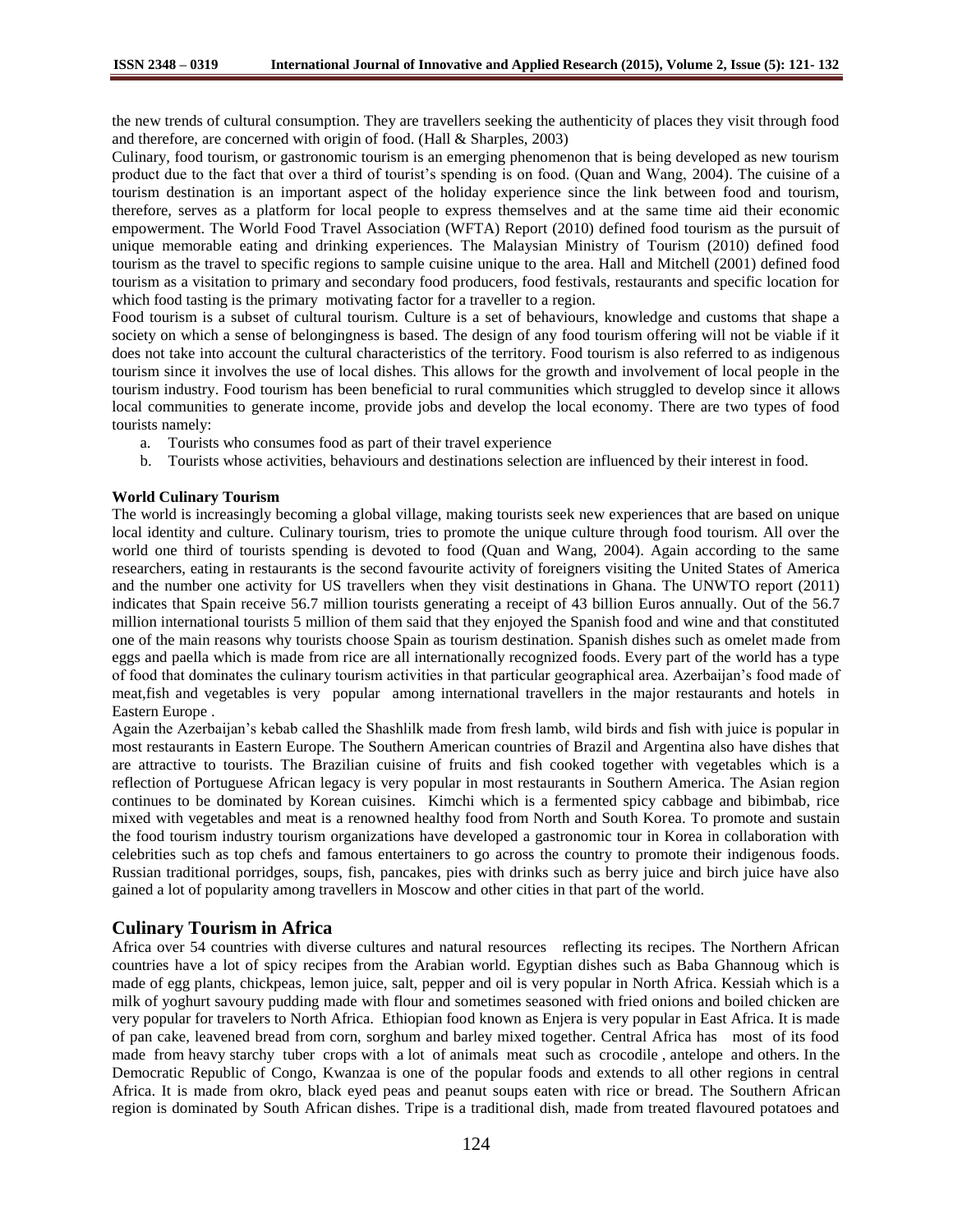fried onions. Morogo is a traditional dish made from spinach with butter, braised onions into maize porridge. Another popular food in the Southern African region of Africa is Chakalako. This is a spicy reddish soup made from carrots, green pepper, sliced onions, vinegar chilli and comes with a strong flavour.It is served alongside a main course such as rice.

# **Culinary Tourism in Ghana**

Culinary Tourism in Ghana reflects the types of indigenous dishes that can be packaged and made attractive to both domestic and international tourists to Ghana. Ghana is located in the tropical West African region and has a lot of tuber crops and heavy starchy foods with a lot of meat and fish. The popular staple food in Ghana especially among the Akans is fufu which is crashed cassava and yam or plantain served with soup. Kenkey and banku are made from fermented maize milled and usually served with tomatoes reddish sauce with fried fish. Another common food is jollof rice which is rice cooked with tomatoes sauce and red meat or chicken. However, there are some peculiar foods associated with each region or geographical area in the country.

Greater Accra region is the smallest but the most populous region in Ghana and hosts the capital of the country. It still remains a cosmopolitan region with its indigenous tribe, the Gas representing 12% of the population. The Gas in the region have a traditional food called kenkey, which is very popular in the region. The commonest food in the region is Banku or kenkey made from fermented corn dough eaten with pepper and fried fish or okro stew. Another type of food which is very popular and can be used to attract and sustain culinary tourism in the region is fried yam with turkey tails referred to as ''choffi''. The coastal regions of Central and Western regions are homes to predominantly Akans and have a vegetation of mixed coastal Savanna and semi rainforest. These make it common for vegetables such as onions, tomatoes, pepper, garden eggs and other fruits such as mangoes, pineapples and oranges to be cultivated in abundance. Also Tuber crops such as cassava, yam and cocoyam in addition to grains such as rice and maize are available. The area is also noted for bush meat such as antelopes and fish from the sea. The Western region also has Akyeke with Avocado pear as one of the traditional dishes in the region. The Central Region has Fante dorkun or Fante kenkey which is made from fermented corn and eaten with fish or gravy. Another popular food is Fante Fante which is palmnut oil stew with fresh fish eaten with either yam or Fante kenkey.All these are very popular foods which can be used to promote culinary tourism in the region.

The middle belt of the country is occupied by three regions namely Ashanti, Eastern and the Brong- Ahafo region. These regions are predominantly inhabited by Akans. It is the forest belt of the country and therefore the home of tropical tuber crops such as yam, cassava and cocoyam. The area is endowed with other natural resources. Fufu with either palm nut soup or light soup or with snails or any bush meat is the most popular and staple food in the region. Another popular food in the area is Ampesi and Palava sauce. This is made from plantain and the green leaves of cocoyam. All these can be used to attract culinary tourist to the region.The eastmost part of the country is covered by the Volta region and due to its geographical area it is noted for the cultivation of grains such as maize and rice. The staple food and popular food that attracts a lot of visitors in the area is Akpele made from corn and eaten with Okro soup.

The Northern, Upper East and upper West regions are noted for their Guinea Savanna vegetation and therefore noted for the production of grains such as millet, maize, sorghum and rice. People in these regions rear animals such as cattle, sheep and goat. Tuo zaafi popularly called TZ made from millet, maize or guinea corn flour and green leaves soup is one of the most popular food that attracts visitors. Another popular food is Tubani, which is made from beans or cowpea with Sheanut butter oil and pepper. A common food mainly eaten as breakfast in the three Northen regions of Ghana is koko which is millet or corn porridge eaten with koose which is beans fried balls .All these can be used to promote culinary tourism in these three regions of Ghana.

|   | <b>Types of Ghanaian dishes</b> | <b>Taste</b>    | Geographical area       | <b>Nutritional value</b> |
|---|---------------------------------|-----------------|-------------------------|--------------------------|
|   | Banku or kenkey with pepper     | Hot spicy and   | Gas and Fante in the    | Carbohydrates,           |
|   | and fried fish or okro stew     | sour tasty food | Greater Accra and the   | proteins, fats and oils  |
|   |                                 |                 | central regions         | well<br>as<br>some<br>as |
|   |                                 |                 |                         | vitamins<br>for<br>bone  |
|   |                                 |                 |                         | formation                |
| 2 | Akyeke with avocado pear or     | Spicy tasty     | of<br>Western<br>region | for<br>Carbohydrates,    |
|   | vegetable soup                  |                 | Ghana, Nzima-Fanti -    | energy, vitamins and     |
|   |                                 |                 | Ahanta, Brong-Ahafo     | minerals<br>for<br>bone  |

Table.1. Ghanaian dishes from various geographical areas and their nutritional values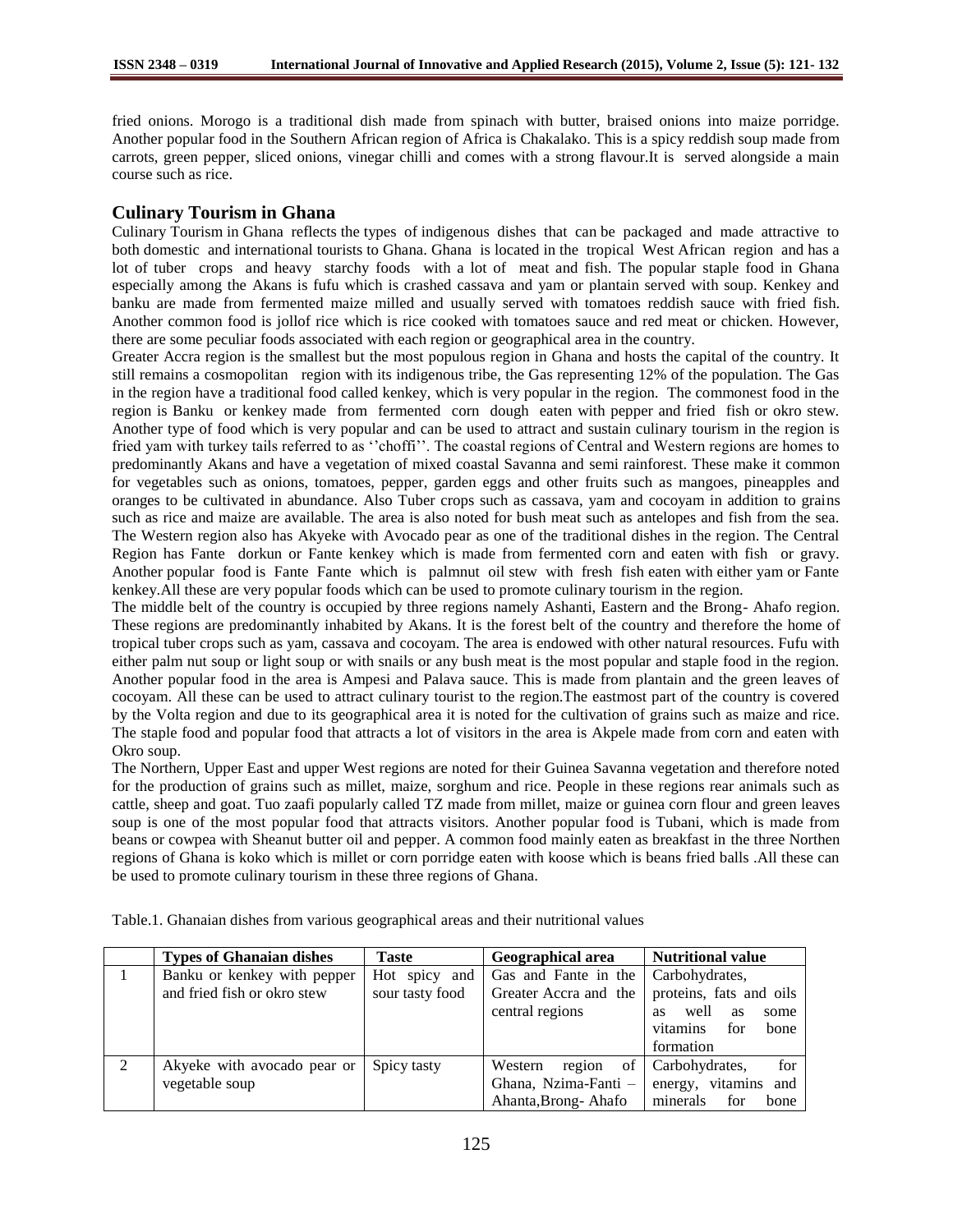|                  |                                                                   |                                   |                                                                                                | formation and proper<br>metabolism                                                                                                               |
|------------------|-------------------------------------------------------------------|-----------------------------------|------------------------------------------------------------------------------------------------|--------------------------------------------------------------------------------------------------------------------------------------------------|
| 3                | Fanti-fanti (fresh fish gravy)<br>with Fanti kenkey               | Hot spicy and<br>sour taste       | Central and Western<br>Coastal<br>regions,<br>savanna belt of Ghana                            | Carbohydrate<br>for<br>energy, proteins<br>for<br>repairing<br>body<br>structure<br>and<br>vegetables<br>for<br>vitamins                         |
| $\overline{4}$   | Fufu with palmnut soup or<br>goat light soup                      | Spicy<br>and<br>delicious taste   | Middle belt or forest<br>Ashanti,<br>οf<br><b>Brong</b><br>Ahafo<br>and<br>Eastern<br>regions. | Carbohydrates,<br>fats<br>and oils for energy,<br>proteins for repair of<br>body<br>tissues<br>and<br>vegetables<br>for<br>vitamins              |
| 5                | Ampesi and palava sauce from<br>plantain and cocoyam              | <b>Tasty</b><br>and<br>nutritious | Middle belt or forest<br>of<br>region<br>Brong-<br>Ahafo<br>and<br>Eastern<br>regions          | Proteins for repair of<br>tissues, fats and oils<br>and carbohydrates for<br>energy                                                              |
| 6                | Akpele from corn and fresh<br>okro soup                           | Slippery<br>and<br>delicious      | Volta region                                                                                   | Proteins for repair of<br>tissues, fats and oils<br>and carbohydrates for<br>energy                                                              |
| $\boldsymbol{7}$ | Beans stew with fried ripe<br>plantain                            | Sweet<br>and<br>Spicy taste       | Volta region                                                                                   | Proteins for repair of<br>tissues, fats and oils<br>and carbohydrates for<br>energy                                                              |
| 8                | Tuozafi and sauce                                                 | Delicious                         | Northern, Upper East<br>and West regions (the<br>Northern<br>three<br>regions)                 | Carbohydrate<br>for<br>energy, proteins<br>for<br>repairing<br>body<br>structure<br>and<br>vegetables<br>for<br>vitamins and mineral<br>elements |
| 9                | Kooko and koose                                                   | Spicy taste                       | Northern<br>three<br>The<br>regions                                                            | Proteins, fats and oils<br>well as some minerals                                                                                                 |
| 10               | Tubani                                                            | Spicy taste                       | The<br>three<br>Northern<br>regions                                                            | Carbohydrate<br>for<br>energy, proteins<br>for<br>repairing body tissues                                                                         |
| 11               | Dafaduka                                                          | Delicious                         | The<br>three<br>Northern<br>regions                                                            | Carbohydrate<br>for<br>for<br>energy, proteins<br>repairing body tissues                                                                         |
| 12               | Wakye,<br>meat<br>gari,<br>gravy<br>shito, with talia (spaghetti) | Spicy taste food                  | The<br>Northern<br>three<br>regions                                                            | Carbohydrate<br>for<br>energy, proteins<br>for<br>repairing body tissues                                                                         |

Sources: Authors' field survey (2013)

### **Factors militating against the Sustainability of Culinary Tourism in Ghana**

Tourism in Ghana has over the years depended on areas such as heritage, eco- tourism and conference tourism without much attention being paid to culinary tourism. This is not because Ghana has not got the potential to develop culinary tourism but the nation has not done a thorough assessment of culinary tourism in its tourism development. Culinary tourism however has quite a lot of factors militating against its growth and sustainability as a core tourism sector of the country.

 As of the time of the research, it was clear that, in spite of the fact that a number of restaurants chop bars and hotels served customers with indigenous dishes, there is still no agreed national policy or strategic objectives for the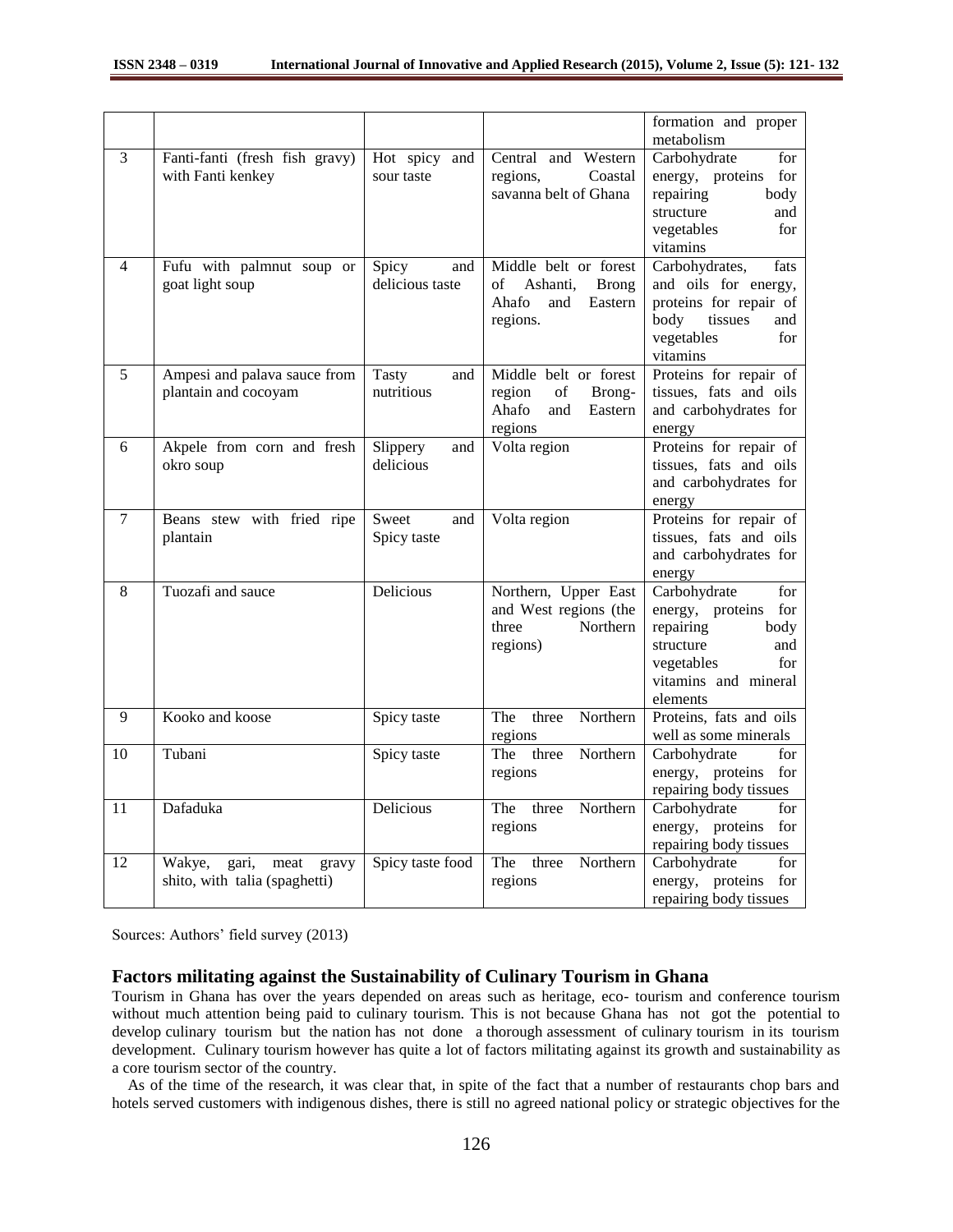development of culinary tourism in Ghana. Apart from an attempt in 2007 by the Government to have Valentine Day celebrated with cocoa chocolate in Ghana, there are no plans to use food as a way to boost tourism in Ghana. Ghana continues to rely on its traditional tourists attractions like the Castles and Forts and in some cases the waterfalls.

 Secondly, Ghana has not made vigorous attempt to conduct research on consumer market on food tourism in order to support and make an informed decision on the sector. Most of the research has been limited to other areas of tourism in Ghana such as heritage, eco- tourism and technological tourism.( Bempong ,2011).

 Stakeholders in culinary tourism in Ghana from hotels, restaurants to chop bars have not made any meaningful attempt at co-ordinating the activities of culinary tourism to know the types of foods that attract tourists in hotels and restaurants or chop bars in various communities of Ghana..

Ghana as a whole is not well vest in sophisticated ways of marketing any of its tourism potentials both internally and externally and culinary tourism is no exception. The vigorous promotional branding of local dishes such as beans and ripe plantain, jollof rice and others are absent internationally. Apart from the normal signboard by Chop bars and restaurants to their locations there are no other means of marketing local dishes.

 Another new trend of development in indigenous food supply and marketing which is expensive. This threatens its sustainability compared to foreign subsidized food grown with chemicals from the Western world. The indigenous foods are prepared from naturally grown food that are produced on small scale and therefore tend to be expensive. Local fowls, snails, rice are expensive compared to the ones imported from the Western world.

 There are no criteria for assessing the quality levels of food tourism in Ghana. The quality framework for food linked to national development is absent in Ghana. Differences in taste and quality of food in food in some restaurants and chop bars seem not to meet international standards. Although a number of food tourism operators are aware that the Ghana Tourism Authority is supposed to be the supervising agency, the Authority does not have the men on the ground for effective supervision.

 Ghana has some delicious foods such as jollof rice, ripe plantain and beans,fufu and palm nut soup but there is still inadequate literature on most foods for both local and international visitors to various destinations to read and get attracted to these foods. Most leaflets, magazines, pamphlets supplied by limited to hotels, car rentals and tourist attraction centres. Most books on indigenous dishes are from foreign countries..

 Again there has not been enough training or short courses in the form of seminars among others on Ghanaian dishes for chefs and other practitioners in culinary tourism in Ghana. To upgrade their skills Ghana Tourism Authority organizes training workshops for chefs and other chop bar operators but most training workshops have been limited to continental dishes without looking at ways of training chefs to improve on the preparation of indigenous dishes.

### **Data collection, Analysis and Findings**

Data for the study concentrated on a total of 210 respondents

| <b>Description(Items)</b> | <b>No. of Respondents</b> | Percentage (%)   |  |
|---------------------------|---------------------------|------------------|--|
| Gender                    |                           |                  |  |
| Male                      | 74                        | 35               |  |
| Female                    | 136                       | 65               |  |
| Total                     | 210                       | 100              |  |
| <b>Age Group</b>          |                           |                  |  |
| $<18$                     | $\mathbf{0}$              | $\boldsymbol{0}$ |  |
| 18-25                     | 3                         | $\overline{2}$   |  |

#### **Table 2. General characteristics of Respondents**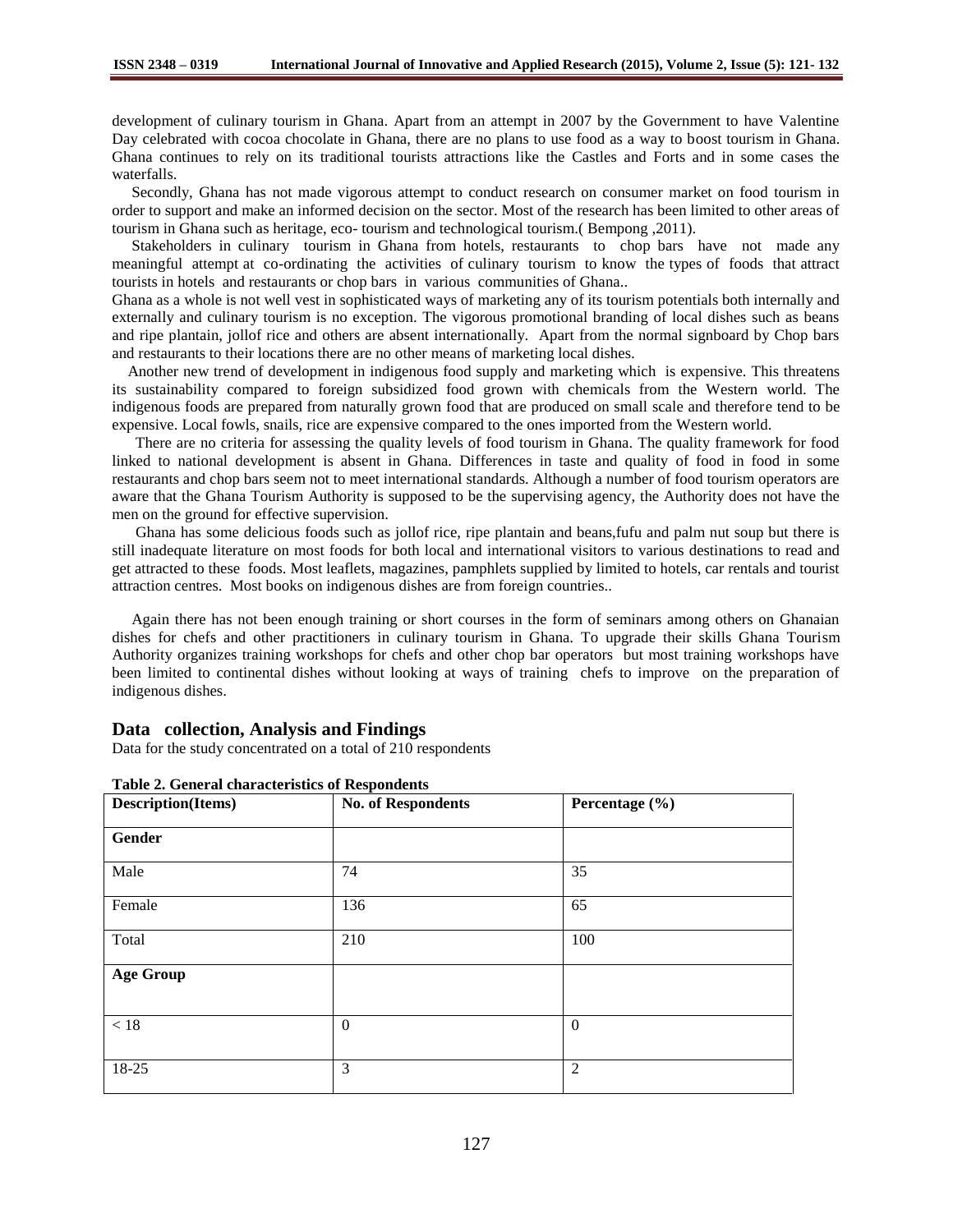| 26-30                         | 7   | 3              |
|-------------------------------|-----|----------------|
| 31-35                         | 10  | 5              |
| 36 and above                  | 190 | 90             |
| Total                         | 210 | 100            |
| <b>Educational Background</b> |     |                |
| Primary                       | 15  | 7              |
| Secondary/Vocational          | 75  | 36             |
| University                    | 115 | 55             |
| No formal education           | 5   | $\overline{2}$ |
| Total                         | 210 | 100            |

A look the gender on table .2 shows that 136 (65%) of the respondents during the period were females whilst 74(35 % )were males. Majority of respondents are the elderly who are above 36 years and that accounts for 190(90%) of respondents. This is an indication that most people working in the food tourism industry as well as those who travel to Ghana as tourist are matured people in the working class on the table.

In terms of the educational background of respondents 5 (2%) of respondents had no formal education15 (7%) had primary education,75 (36%) had secondary whilst 115(55%) of respondents have University education. This means that most food tourists have higher level of education. This is because there is need to be educated trained before taking appointment as chefs and hotel managers. Again food tourists to Ghana are those with higher education that make them get good job to enable them travel to Ghana.

|  |  | Table .3 Places where International tourists prefer to eat Ghanaian dishes when in Ghana |  |  |  |  |  |
|--|--|------------------------------------------------------------------------------------------|--|--|--|--|--|
|--|--|------------------------------------------------------------------------------------------|--|--|--|--|--|

| Description/Items             | Number of Respondents | Percentages |
|-------------------------------|-----------------------|-------------|
| Eating in restaurants         | 100                   | 48%         |
| Eating in hotels              | 90                    | 43%         |
| local eating joints/chop bars | 20                    | 9%          |
| Totals                        | 210                   | 100%        |

When the researchers tried to look at the places where international tourists prefer to eat Ghanaian dishes when in Ghana. These were the results from 210 respondents. 100 of the respondents representing 48% preferred to eat in restaurants that are noted for Ghanaian dishes. 90 respondents representing 43% preferred eating Ghanaian dishes in their hotels. 20 respondents representing 9% preferred eating in chop bars in the various localities

Most tourists prefer to eat Ghanaian dishes in restaurants not in the chop bars which because they are concerned with the hygienic conditions under which the food is prepared and also feel that the hotels might be expensive as compared to the restaurants. This is because some of the tourists at the cultural centre in Kumasi indicated that they preferred eating in restaurants than the chop bars because they are concerned with the water used in preparing food in the chop bars which might not be for human consumption. they also raised concerns about sanitary conditions in and around the environment where the food is prepared and rather exclaimed that even though the chop bars have the worse conditions and the hotels have the best environmental conditions for the preparation of local dishes, they tend to be expensive as compared to restaurants and that accounted for his choice of restaurants for indigenous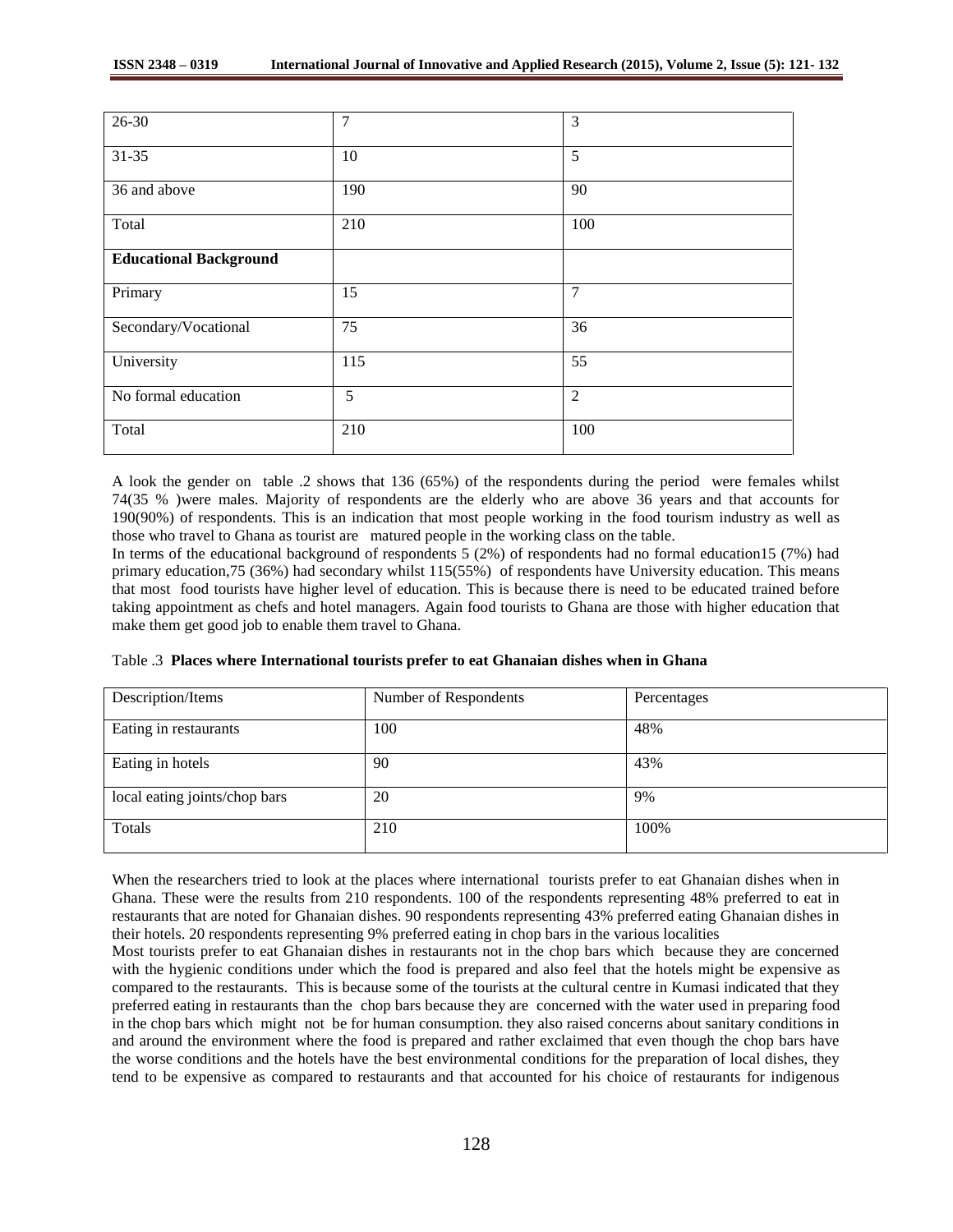dishes. The popularization of indigenous food in our restaurants will help in promoting culinary tourism in Ghana. Chop bar operators most equally be educated on hygienic practices in order to meet international standards. **Table.4 Reasons for international tourists visit to Ghana**

| Description/Items                 | Number of Respondents | Percentages |
|-----------------------------------|-----------------------|-------------|
| Social events such as Panafest,   | 63                    | 30%         |
| The natural beauty of the country | 35                    | 16%         |
| Peaceful nature                   | 27                    | 13%         |
| Culture which include food        | 38                    | 18%         |
| Ghanaians are friendly            | 24                    | 12%         |
| The Sea, Sun and sand of Ghana    | 23                    | 11%         |
| Total                             | 210                   | 100%        |

The research question sought to find out why tourists visit Ghana. The responses are summarized in the table 4 above from 210 respondents. 63(30%) of respondents comes to Ghana for social events.35(16%) said they come to Ghana of the natural beauty of the country.  $27(13%)$  said is because of the peaceful nature of the country. 38(18%) which is third largest reason for tourists visit to Ghana is culture and this includes Ghana's indigenous food.42(12%) says they travel to Ghana because the people are friendly and finally 23(11%) said it is because they want to enjoy the Sea, Sun and Sand of Ghana.

These responses indicate that most tourists come to Ghana for social events but food which is part of culture is the third reason for tourists visit to Ghana. In discussions with some German tourists at the Bonwire kente village, they indicated that culture is the main reason for coming to Ghana.Apart from clothing and textiles another experience is to taste the food of the community , that is Fufu and palmnut soup. When asked about their favourite Ghanaian dishes they answered that ripe plantain and beans as their favourite because of the spicy nature and flavour. They all rated food first, followed by the creative arts industry such as masks, carvings, and dresses and finally the music industry. This support the assertion that food is one of the highest cultural experiences in Ghana by tourists.Culinary tourism therefore has the potential of helping to sustain tourism activity in Ghana.

| Description/Items                 | Number of Respondents | Percentages |
|-----------------------------------|-----------------------|-------------|
| Jollof rice                       | 63                    | 30%         |
| Beans and fried ripe plantain     | 43                    | 20%         |
| Fufu and goat light soup.         | 32                    | 15%         |
| Wakye,                            | 23                    | 11%         |
| Yam and palava sauce,             | 18                    | 9%          |
| Tuo zaafi (TZ),                   | 16                    | 8%          |
| Banku with fried fish and pepper. | 15                    | 7%          |
| Total                             | 210                   | 100%        |

Table .5 **Preferred Ghanaian dishes by tourists when in Ghana**

Responses from respondents from table .5, show that out of the 210 respondents, 63 (30%), representing majority of tourists preferred jollof rice.43(20%) of them said they preferred beans and fried ripe plantain, 32(15%) said fufu and goat light soup. 23(11%) said Wakye, 18 of them representing 9%, said yam and palava sauce, 16(8%) again said Tuo zaafi (TZ), whilst 15(7%) said banku with fried fish and pepper.

This means the preferred Ghanaian dish by tourists is jollof rice. This is well known and prepared in almost all hotels and restaurants in Ghana. When a group of four Canadian Tourists at the country Kitchen Restaurant in Accra was asked why they preferred jollof rice, they explained that the colour is attractive. They again explain that it is spicy with good flavour as well and they also like the taste compared to other dishes. When asked whether their decision was informed by the nutritional value, they answered in the affirmative. They said the jollof rice has the balance diet with rice, vegetables, oils and meat or fish hence his favourite Ghanaian dish. The three best foods preferred by tourists are jollof rice, beans and red plantain and fufu. These can be used as the key elements in the promotion of culinary tourism in Ghana. Luckily these foods are also very common in most parts of Ghana.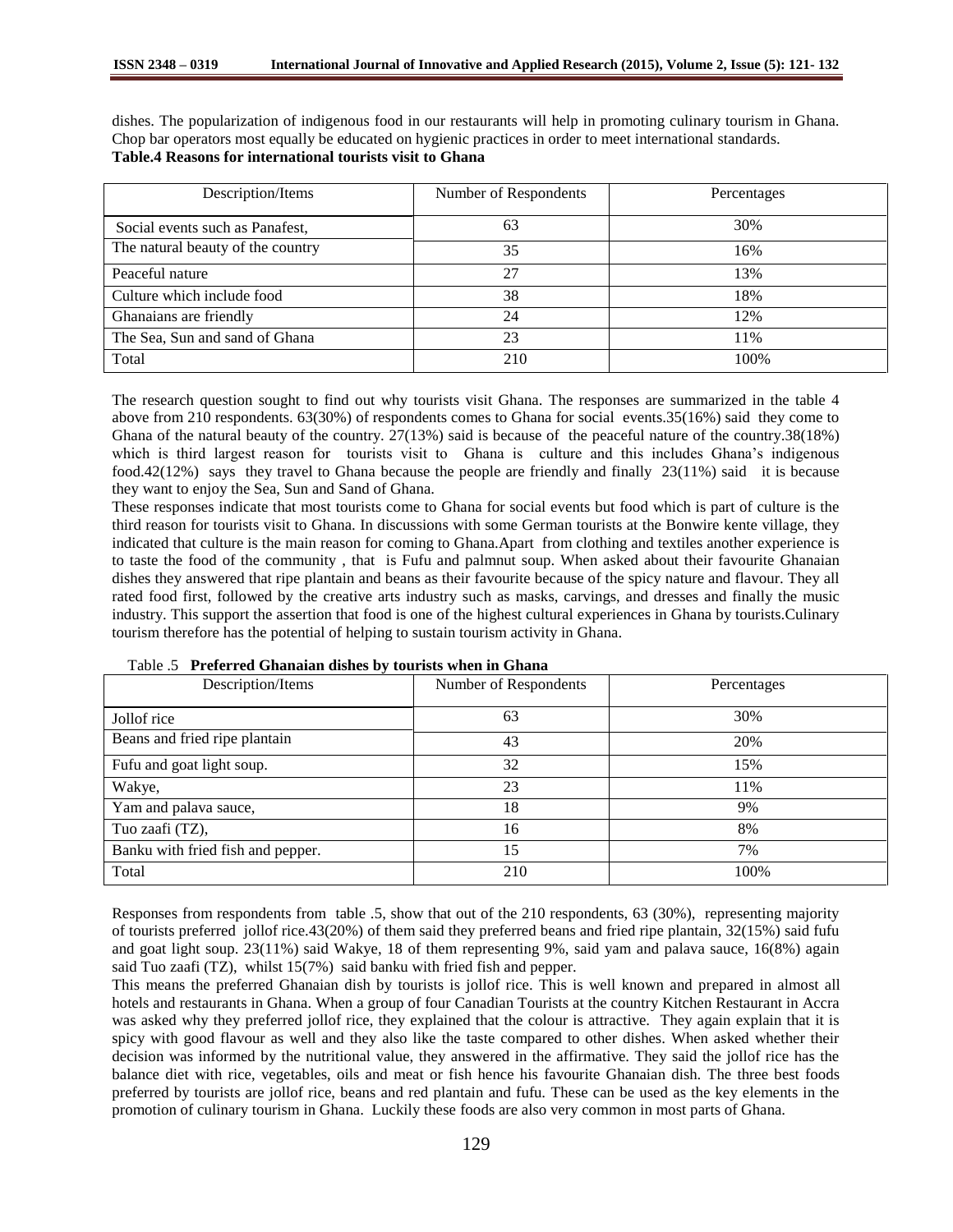| Description/Items              | Number of Respondents | Percentages |
|--------------------------------|-----------------------|-------------|
| It tastes very well.           | 85                    | 41%         |
| The food is nutritious         | 63                    | 30%         |
| The food is cheaper/affordable | 23                    | 11%         |
| The food is safe               | 18                    | 9%          |
| Curiosity                      | 18                    | 9%          |
| Total                          | 210                   | 100%        |

### **Table .6 Reasons for the preference of a Ghanaian dish.**

The results from table .6 which shows reasons tourist preferred Ghanaian dishes to foreign ones. 85( 41%) indicated that it tastes so well, 63(30%) says because it is nutritious,23(11) because is cheap.18(9%) because the food is safe and another 18 (9%) because of curiosity. This means that most people prefer Ghanaian dishes because of the taste and so if our chefs in the hotels and restaurants are well trained to cook food that tastes so well, it will help in the promotion of culinary tourism in Ghana. A tourist eating jollof rice attested that although it is similar to South Africa 's Chakalako rice, Ghana's jollof rice is good and unique in taste. These means that before choosing a particular food to be promoted as culinary tourism in Ghana one need to look at first the taste of the food and its nutritious value .

### Table .7 **Benefits of engaging in Indigenous dishes.**

| Description/Items                             | Number of Respondents | Percentages |
|-----------------------------------------------|-----------------------|-------------|
| Employment                                    | 84                    | 40%         |
| Made profit from the business to build houses | 44                    | 21%         |
| To take care of their children's education    | 34                    | 16%         |
| Expand their businesses                       | 29                    | 14%         |
| Other activities                              | 19                    | 9%          |
| Total                                         | 210                   | 100%        |

Culinary tourism which emphasizes on the preparation of indigenous dishes is not done for its sake but it is done to satisfy tourists who have left their homes and are now at different locality. When researchers contacted managers of hotels and restaurants as well as chop bars operators who chose to prepare local dishes.

These were the results as shown on table.7 The results indicated that 84(40%) as a source of employment, 44(21%) make profit from the business to build houese,34(16%) use the profit to take care of their children education. 29(14%) use the profit to expand their business. 19(9%) they use the profit for other activities. These means that food tourism business has been a source of employment to many men and women in Ghana, since 40% of respondents indicated that food tourism is a source of employment. The owner of country kitchen, a restaurant in Accra asserted in discussions with the researchers that he employs over twenty five workers and had used his profit to build a house and that is what he has been using to take care of his children's education. He also agreed that other operators have benefited even more than him. The same results were confirmed by the manager of Eusbett Hotel in Sunyani who said he used some of the profit to expand his business. He said a lot of tourists in his hotel prefer the Ghanaian dishes because he uses fresh food items bought from farmers in and around Sunyani.

# **Conclusion**

The dynamics of tourism is now changing from a specific tourism activity to much wider tourism activities. Ghana has the potential of sustaining its tourism growth by using culinary tourism as a tool for all year round tourism activity. This will generate income to stakeholders and the government leading to an overall improvement in the standard of living of the people.

### **Recommendations for the Sustainability of Culinary Tourism in Ghana**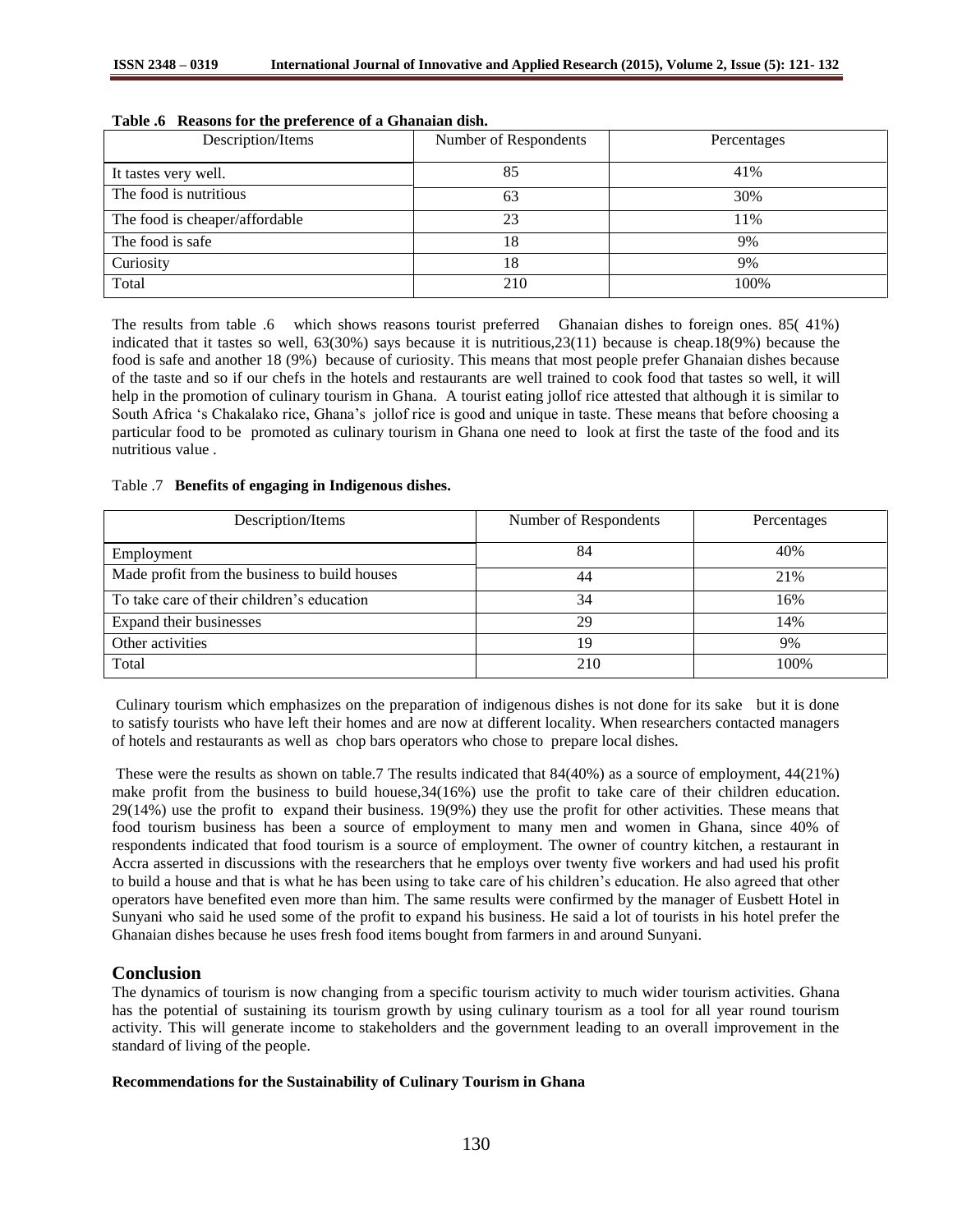Ghana stretches along three vegetational zones namely Coastal Savanna, Guinea Savanna and Semi rain forest. It has many different ethnic groups living in these vegetational zones with each ethnic group having a staple food. There is the need for Ghana to look at culinary tourism and pick up some local foods and given band names. Develop and promote them by communicating their relevance to the world through rigorous marketing such as developing a special Logo for it.

 Quality and value for money are key to any tourism produces. There is the need for the culinary tourism which is an aspect of tourism to stand up for quality and value in order to satisfy visitors. Governmental agencies in charge of quality control should ensure the quality of service offered by key players in the culinary tourism such as chop bars, restaurants and hotels located in both rural and urban areas of the country.

Culinary tourism can also be enhanced through the capacity building of practitioners in the industry. This can be done through training, workshops, seminars and symposia for practitioners such as chefs and cooks in chop bars, hotels and restaurants respectively. There can be collaboration between industrial practitioners in the culinary tourism of Ghana such as workers in hotels, restaurants and bars and those of tourism educational institutions such as universities, polytechnics and vocational institution in order to train practitioners on modern methods of preparing local dishes in order to meet international standards.

 Culinary tourism is a new phenomenon in tourism, gaining roots in many tropical countries due to its comparative advantage. Ghana is one of the countries endowed with different vegetation zones. There is the need to group and rebrand culinary tourism based on various foods peculiar to a particular destination which sometimes is referred to as destination dishes

 Culinary Food tourism practitioners should be supported financially in terms of loans, free training etc to assist them to expand their businesses. This could help boost their businesses and increase their revenue base. Excess income could be ploughed back for expansion of businesses in hotels, chop bars and restaurants to help in the sustainability of tourism through an all year round Food tourism activity.

 . There is the need for the establishment of tourist ''police ''system in Ghana as practiced in Egypt to guarantee the safety and protection of tourists including those interested in culinary tourism.

 The ministry of Tourism through its policy implementing agencies like Ghana Tourism Authority must form alliances with international tourism agencies such as WTO and Tourism generating countries such as U.S.A and U.K in order to sustain the flow of tourists with diverse interests to Ghana.

 Finally public–private partnership in the tourism sector must be encouraged for huge fundraising needed for technological development of the culinary tourism sector in areas of food preservations and preparations. This would help the indigenous dishes to meet the required international standards.

#### **References**

Bempong, E.K.(2012) .The Role of Technology to the Development of Tourism in Ghana. Sunyani Polytechnic Lecture Series VII. December 18-21,2012.

Cook,R. Yale, R and Marqua .J (2002). Tourism: The business travel .Prentice Hall:Pearson Education.

Hall ,C.M and Sharples, L (2003). '' The consumption of experiences or the experiences of consumption : An introduction to the tourism of taste in food tourism around the world .Oxford: Elsevier .Butterworth- Heinemann.

Hall, C.M and Mitchell R. (2001).Wine and food tourism – Special interest Tourism, Brisbane :John Wiley and Sons.

Fisher,A.A., Laing,E.J.,Stoeckel, E.J.,Townsand,W.J.(1998). Handbook for family planning Operations research design.(2nd .ed).New York : Population Council

Grenier, L, (1998).Working with indigenous knowledge. A guide for researchers, IDRC, OTTAWA.

Koul,L(2002).Methodology of educational research. New Delh:Vikas Publishing House PVT LTD